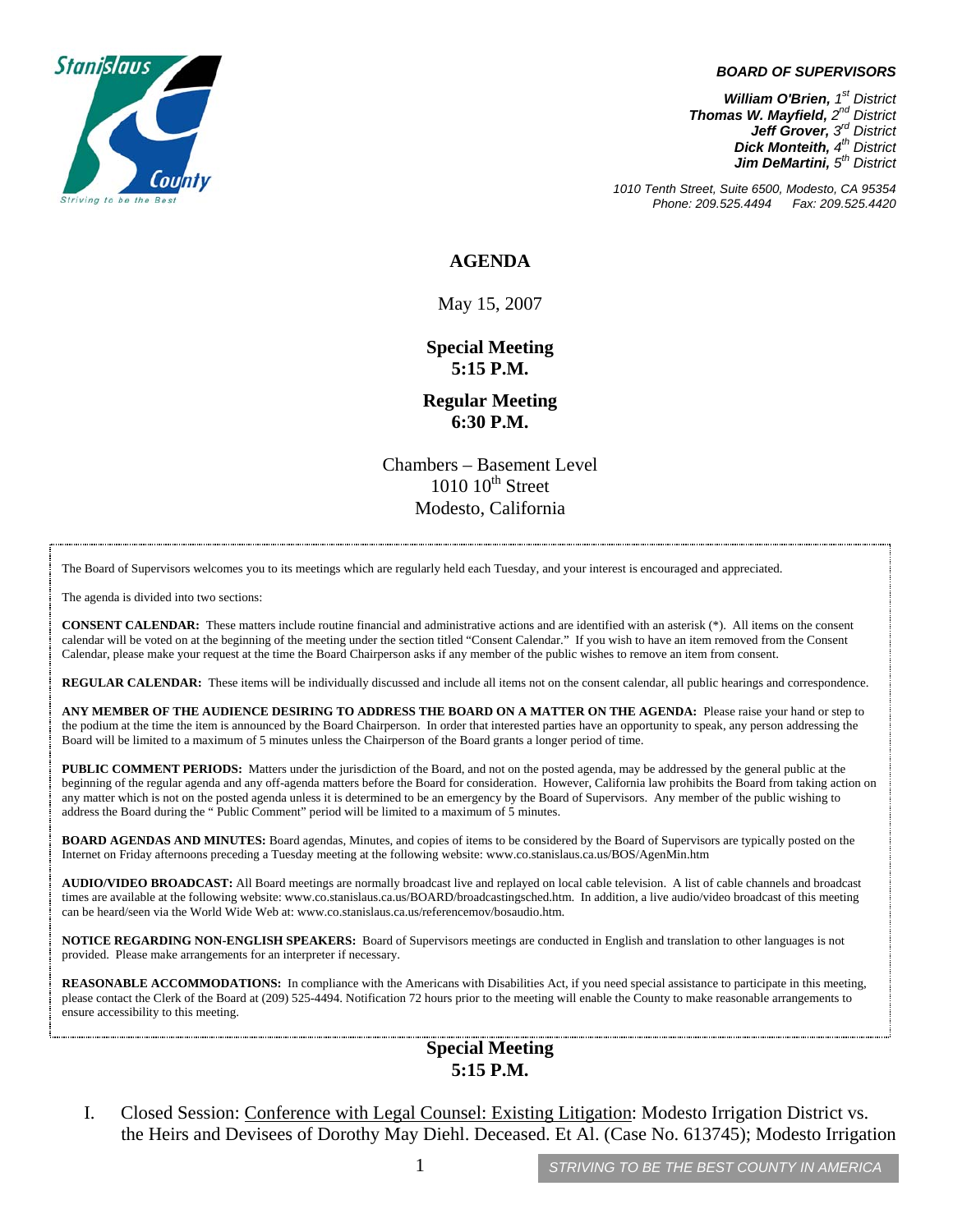District vs. Ivan Bays, Et Al. (Case No. 613733); Modesto Irrigation District vs. Jeffery E. Arambel, Et Al. (Case No. 613734); Modesto Irrigation District vs. David Goubert, Et Al. (Case No. 613747); Modesto Irrigation District vs. Tony Bravo, Et Al. (Case No. 613748); Modesto Irrigation District vs. Ivan E. Bays, Et Al. (Case No. 613736); Modesto Irrigation District vs. Michael C. Van Andel, Et Al. (Case No. 613738); and, Modesto Irrigation District vs. Matthew D. Maring, Et Al. (Case No. 613746). Government Code Section 54956.9. Conference with Labor Negotiator: Agency Negotiator: Richard Robinson. Labor Organization: Stanislaus County Committee of Interns and Residents. CAIR/CIR SEIU. Government Code Section 54957.6. (View Item)

### **Regular Meeting 6:30 P.M.**

- II. Pledge of Allegiance to the Flag
- III. Presentation: A. 2007 Recycling Poster Contest Winners
- B. 2007 Outstanding Senior Citizens Awards to Ms. Pat Graham, District 1; Mr. Bill Sperry, District 2; Mr. Jon Engell, District 3; Mr. Ron Emerzian, District 4; and, Ms. Lila Huff, District 5 (View Item)<br> **Samuar Meeting<br>
6:30 P.M.**<br>
oster Contest Winners<br>
Senior Citizens Awards to<br>
ict 2; Mr. Jon Engell, Distr<br>
s. Lila Huff, District 5<br>
e by Don Peterson of Peter<br>
ive Advocate (View Item)
	- C. Legislative Update by Don Peterson of Peterson Consulting, Inc., Stanislaus County's Legislative Advocate (View Item)

### IV. Public Comment Period

V. Consent Calendar

# VI. Agenda Items

#### A. Miscellaneous

- \* 1. Approval of the Minutes for May 8, 2007 ([View Item](http://www.co.stanislaus.ca.us/bos/minutes/2007/min05-08-07.pdf))
- \* 2. Acceptance of the Resignations of:
	- a. Bill Mattos from the Stanislaus Economic Development & Workforce Alliance Board ([View Item](http://www.co.stanislaus.ca.us/bos/agenda/2007/20070515/A02a.pdf))
	- b. Tom Dunlop from the Stanislaus County Local Task Force on Solid Waste Management ([View Item](http://www.co.stanislaus.ca.us/bos/agenda/2007/20070515/A02b.pdf))
- $*$  3. Approval of Reappointment of Joy Madison to the Stanislaus Economic Development  $\&$ Workforce Alliance Board ([View Item](http://www.co.stanislaus.ca.us/bos/agenda/2007/20070515/A03.pdf))
- \* 4. Approval to Set a Public Hearing on June 5, 2007, at 9:15 a.m., to Consider an Appeal of the Planning Commission's Denial of the Appeal of Staff Approval Application No. 2007-09 and Lot Line Adjustment No. 2006-45 - Cilion, Inc. Ethanol Facility ([View Item](http://www.co.stanislaus.ca.us/bos/agenda/2007/20070515/A04.pdf))
- B. Chief Executive Office
- \* 1. Approval to Adopt a Resolution Initiating a Third Expansion of the Stanislaus Enterprise Zone by Approximately 120 Acres for Bronco Winery and Authorization to Submit a Zone Expansion Application Request to the State of California - Chief Executive Office ([View Item](http://www.co.stanislaus.ca.us/bos/agenda/2007/20070515/B01.pdf))
- \* 2. Approval of Contract Between the Health Services Agency and the California Family Health Council for the Chlamydia Screening Project (CLASP) - Health Services Agency ([View Item](http://www.co.stanislaus.ca.us/bos/agenda/2007/20070515/B02.pdf))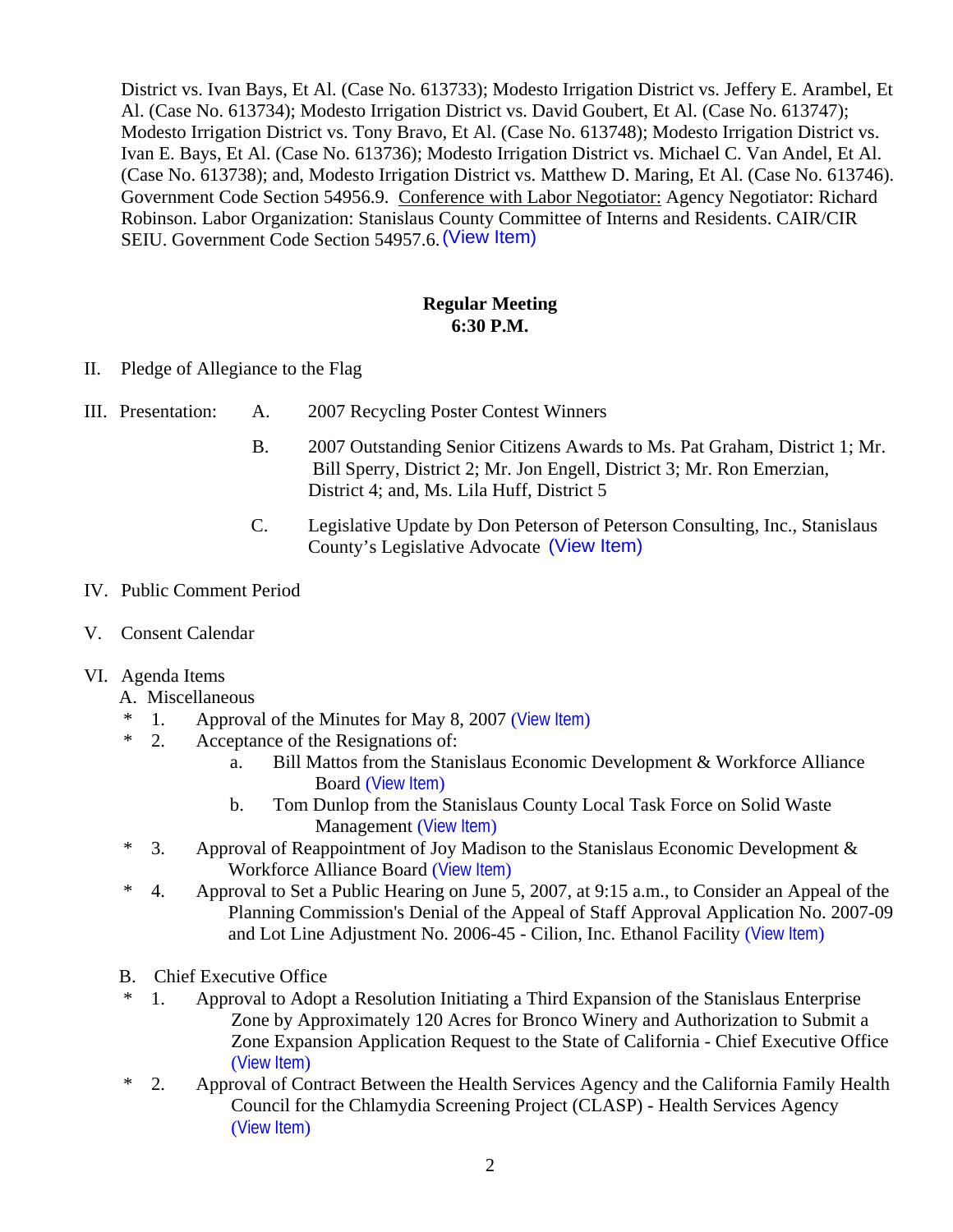- \* 3. Approval to Adopt Retirement Contribution and Interest Rates for Fiscal Year 2007-2008 ([View Item](http://www.co.stanislaus.ca.us/bos/agenda/2007/20070515/B03.pdf))
- \* 4. Approval to Sublease approximately 1,100 square feet of space at 2612 Crows Landing Road to the California Department of Food and Agriculture in Space Vacated by the Department of Child Support Services ([View Item](http://www.co.stanislaus.ca.us/bos/agenda/2007/20070515/B04.pdf))
- \* 5. Approval to Amend the Salary and Position Allocation Resolution to Reflect the Salary Range of \$100,000 to \$150,000 Annually for the Retirement Administrator as Adopted by the Stanislaus County Employees' Retirement Association's (StanCERA) Board of Trustees ([View Item](http://www.co.stanislaus.ca.us/bos/agenda/2007/20070515/B05.pdf))
	- 6. Approval for the Alliance Worknet to Accept Governor's 15% Discretionary Funds on Behalf of the Central California Workforce Collaborative - Alliance Worknet ([View Item](http://www.co.stanislaus.ca.us/bos/agenda/2007/20070515/B06.pdf))
	- 7. Approval to Accept the Request from the Mountain View, Oakdale, Salida, Woodland Avenue, Westport, West Stanislaus and Other Requesting Fire Protection Districts to Discuss Fire Service Options and Refer this Matter to the Board of Supervisors Ad Hoc Committee on Public Safety ([View Item](http://www.co.stanislaus.ca.us/bos/agenda/2007/20070515/B07.pdf))
- C. Department of Public Works
- \* 1. Approval to Summarily Vacate a Public Utility Easement off North Oaks Court in the Oakdale Area in Stanislaus County ([View Item](http://www.co.stanislaus.ca.us/bos/agenda/2007/20070515/C01.pdf))
- D. Department of Planning and Community Development
- E. County Counsel

# VII. Scheduled Matters

6:40 p.m. Sitting as the Redevelopment Agency ([View Item](http://www.co.stanislaus.ca.us/bos/agenda/2007/20070515/PH640.pdf))

- I. Call to Order
- II. Consent Calendar (Those items marked with an \*)
- III. Approval of Minutes
- \*A. Minutes of March 6, 2007<br>IV. Correspondence
- Correspondence A. None
- V. Public Hearings
- A. None
- VI. Agenda Items
	- \*A. Approval to Authorize the Repayment to Stanislaus County of a \$400,000 Loan and Accrued Interest and Authorization of New \$400,000 Loan
	- B. Approval to Authorize the Expenditure of \$60,000 of Housing Set-Aside funds for the Purchase of One (1) Single Family Residential Lot in the Airport Neighborhood
	- C. Approval of a Loan Agreement with the Crows Landing Community Services District for Financial Assistance for Repairs to the Water System
	- D. Adoption of the Proposed 2007/2008 Fiscal Year Budget of \$4 Million
- VII. Public Forum
- VIII. Adjournment